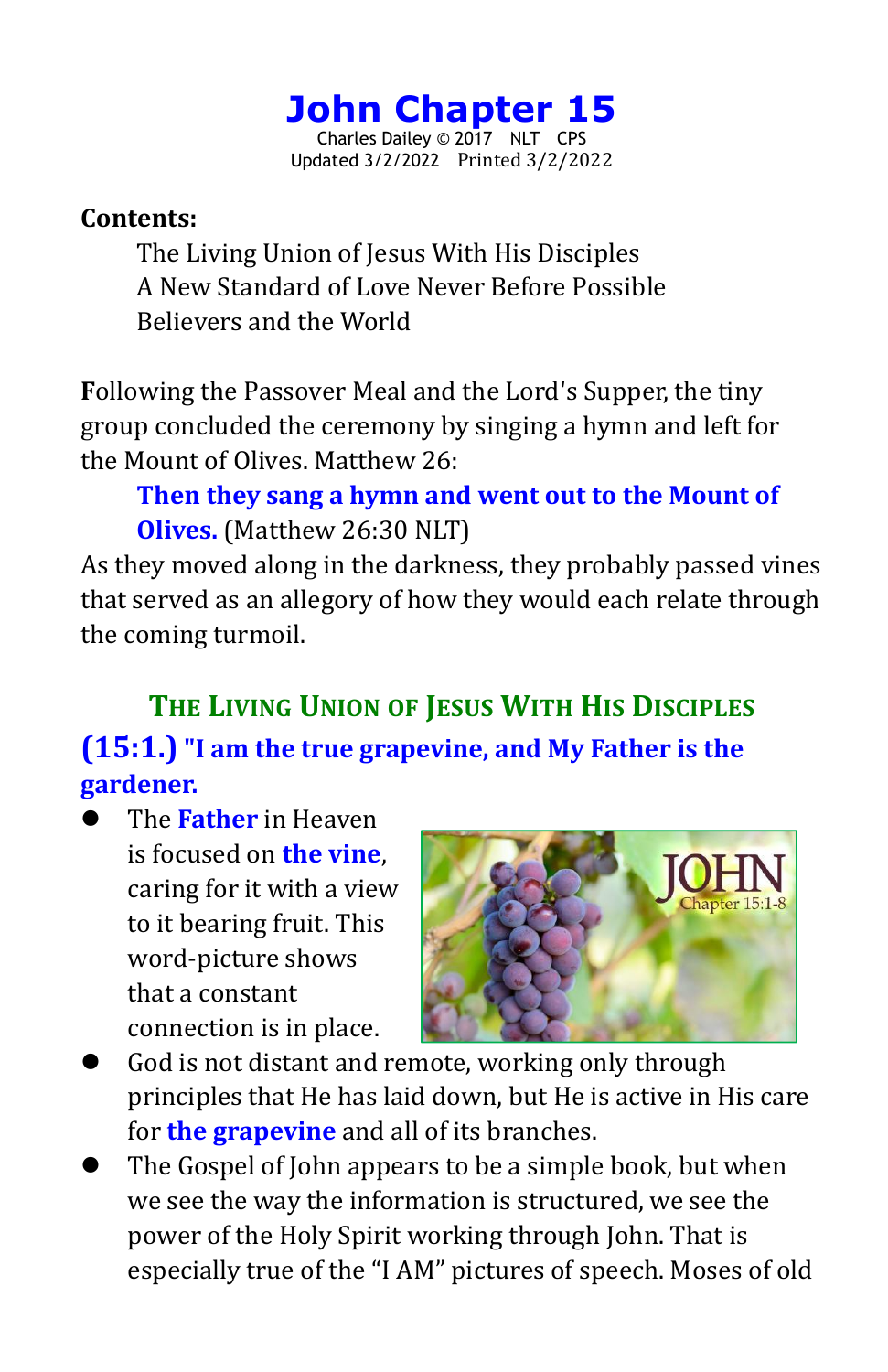asked the Lord for His name so He could tell Israel and the response is in Exodus 3:

# **God replied to Moses, "I AM WHO I AM. Say this to the people of Israel: I AM has sent me to you."** (Exodus 3:14)

The members of the Jewish nation understood clearly that one name for the Lord God they worshiped was "I AM." Jesus used the name with seven metaphors as recorded by John the writer. It is Jesus' claim to be the Lord God in the clearest of terms.

| The Seven "I AM" Claims |                                      |              |  |
|-------------------------|--------------------------------------|--------------|--|
| <b>Recorded by John</b> |                                      |              |  |
| 1.                      | I Am The Bread of Life               | 6:35         |  |
| 2.                      | I Am the Light of the World          | 7:12;9:5     |  |
| 3.                      | I Am the Gate                        | 10:7         |  |
| 4.                      | I Am the Good Shepherd               | $10:11 - 14$ |  |
| 5.                      | I Am the Resurrection and the Life   | 11:25        |  |
| 6.                      | I Am the Way, the Truth and the Life | 14:6         |  |
| 7.                      | I Am the True Vine                   | 15:1         |  |

## **(2.) He cuts off every branch of Mine that doesn't produce fruit, and He prunes the branches that do bear fruit so they will produce even more.**

- Jesus is stressing that **branches** must **bear fruit**. It is not accurate to say that when followers have made an initial decision to become a **branch**, they will draw nourishment from the vine forever.
- Jesus did not say that all**fruit** came in the form of winning other people. **Fruit** may grow as believers use their time, talent, thought, money and energy for the cause of the Lord. Among the Eleven, talent varied. Peter was a leader, Matthew loved the social outcasts, Philip was a planner and an executive and the list goes on. Only Matthew, Peter and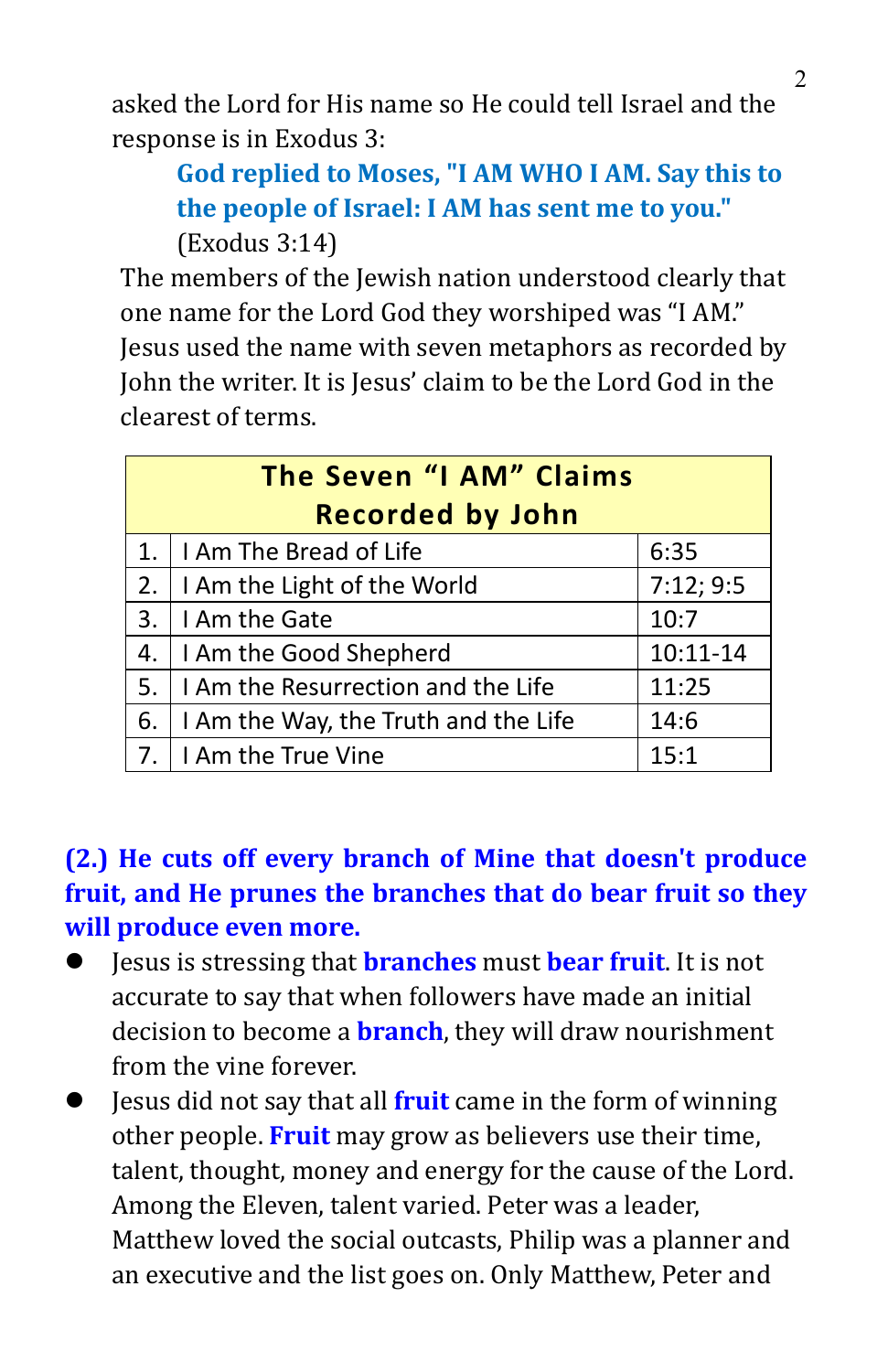John were writers. God uses the gifts that each man has. All could tell verbally that Jesus was the Messiah.

A fruitless branch takes nourishment from the vine without returning **fruit**. These **branches** will eventually be trimmed away.

# **(3.) You have already been pruned and purified by the message I have given you.**

 **William Barclay** shows how the imagery of a *vine* fits into the thinking of the time.

> The vine had actually become the symbol of the nation of Israel. It was the emblem on the coins ofthe Maccabees. One of the glories of the Temple was the great golden vine upon the front of the Holy Place. Many a great man had counted it an honour to give gold to mold a new bunch of grapes or even a new grape on to that vine. The vine was part and parcel of Jewish imagery, and the very symbol of Israel.

## **(4.) Remain in Me, and Iwill remain in you. For a branch cannot produce fruit if it is severed from the vine, and you cannot be fruitful unless you remain in Me.**

- There must be ongoing interaction between **the vine** and the **branches** so there can be **fruit**. A detached **branch** will not bear any **fruit**, but will eventually decay.
- The choice of **remaining** was for His men to make. They had free will.
- It's beyond remarkable that Heaven has teamed up with mankind to make the truth known to humanity. The God who can speak the universe into existence has the power to approach the human race is some miraculous way, but God chose to work with *people* to accomplish His purposes. Just as God worked with ordinary humans to build a tabernacle in the wilderness as His meeting place with Israel, so He has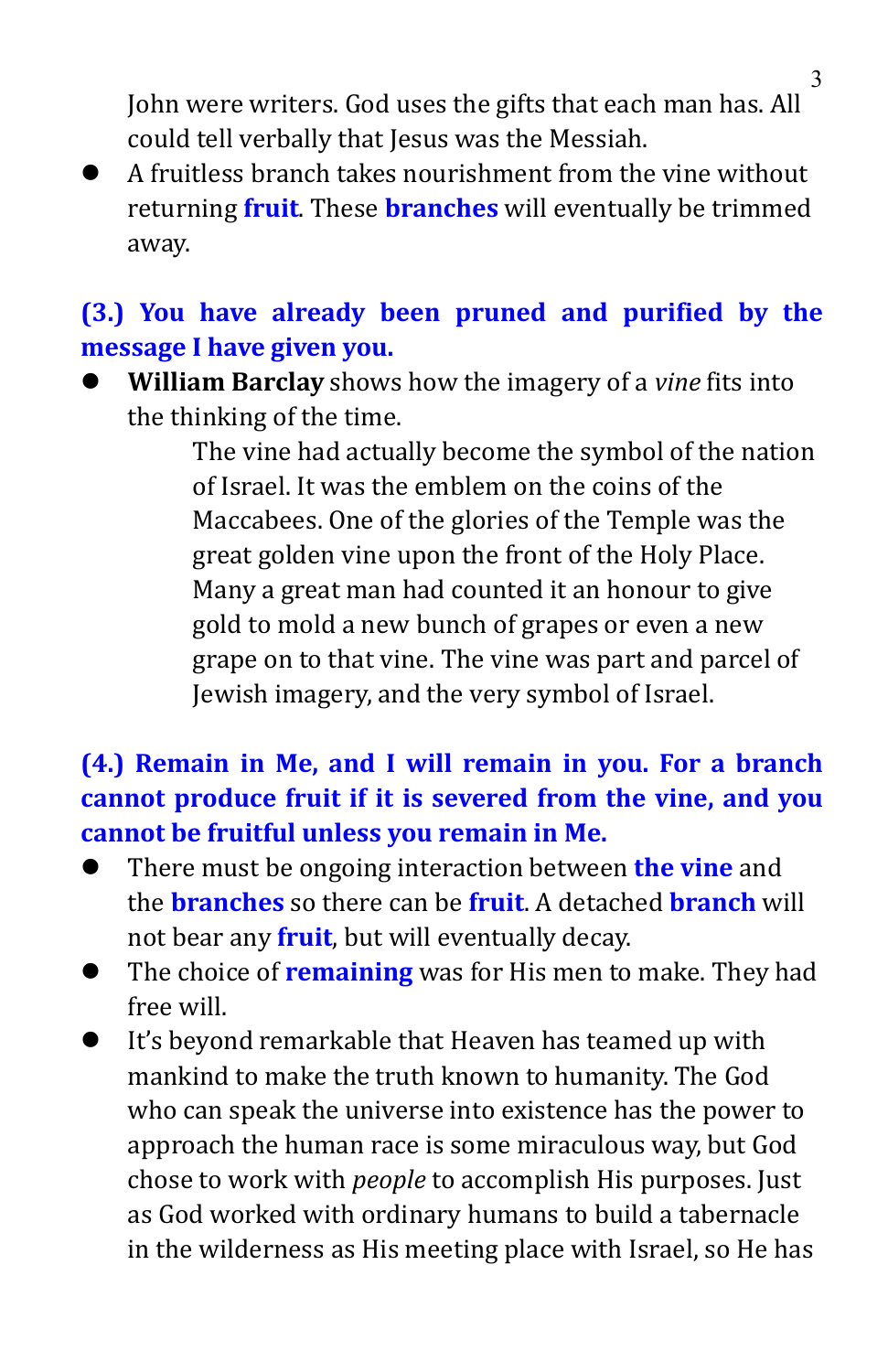teamed up with ordinary people to spread Heaven's message of salvation through Jesus Christ.

# **(5.) "Yes, I am the vine; you are the branches. Those who remain in Me, and I in them will produce much fruit. For apart from Me you can do nothing.**

- These men are fast becoming the representatives of Jesus, but they cannot operate on their own. They must stay connected with **the vine.** The promise is not that they will bear a little **fruit**, but they will **bear much fruit**. Disconnected from Jesus **the vine,** they are helpless.
- When we speak of **fruit,** we imply reproduction. All **fruit** has seeds or some way to reproduce itself. It brings more **fruit.**

# **(6.) Anyone who does not remain in Me is thrown away like a useless branch and withers. Such branches are gathered into a pile to be burned.**

- In fact, not staying connected guarantees the **branch** will be cast off and **burned.**
- **Paul Butler** says it clearly:

The whole idea of the allegory is that if there is any real union between the disciple and the Master, there will be some life, and if there is any life there will be some fruit.

Therefore, the disciple who has no fruit has no life because he has no real union with his Master.



# **(7.) But if you remain in Me and My words remain in you, you may ask for anything you want, and it will be granted!**

 The waythey stay connected is to follow the **words** of Jesus. With that requirement, He offers the power of prayer.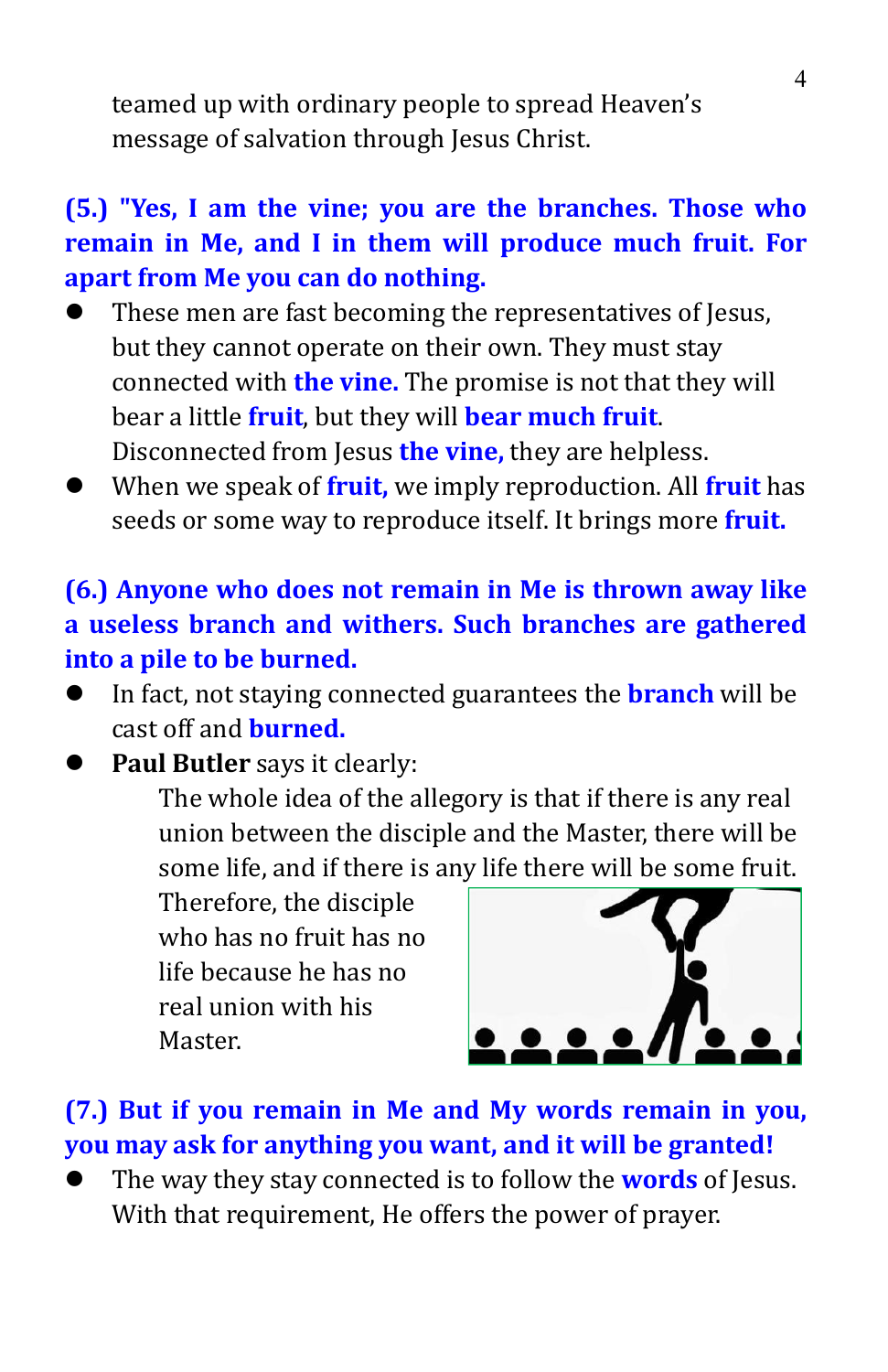**(8.) When you produce much fruit, you are My true disciples. This brings great glory to My Father.**

- The outcome of keeping the words of Jesus is the **fruit**they will **produce**. It is evidence of their **discipleship**.
- The right purpose here is to bring glory to the Father, not glory to the **disciple**. **Disciple** activity that brings **glory** to the disciple is not what the Lord has in mind. The case of Ananias and Sapphira may be a case in point.

**But there was a certain man named Ananias who, with his wife, Sapphira, sold some property. He brought part of the money to the apostles, claiming it was the full amount. With his wife's consent, he kept the rest. Then Petersaid, "Ananias, why have you let Satan fill your heart? You lied to the Holy Spirit, and you kept some of the money for yourself. The property was yours to sell or notsell, as you wished.** And after selling it, the money was also **yours to give away. How could you do a thing like this? You weren't lying to us but to God!"As soon as Ananias heard these words, he fell to the floor and died. Everyone who heard about it was terrified.**(Acts 5:1-5 NLT)

 This discussion about **fruit has been** the outward matters. Next Jesus turns to the inward cause of fruitfulness.

### **(9.) "I have loved you even as the Father has loved Me. Remain in My love.**

- The measure of the **love** of Jesus for His men is the love of the **Father** for the Son.
- **James Smith** develops the love theme:

Jesus deliberately loved his disciples according to the Jesus did not say, "I love you as a mother loves her baby or I love you the way a husband loves his wife or I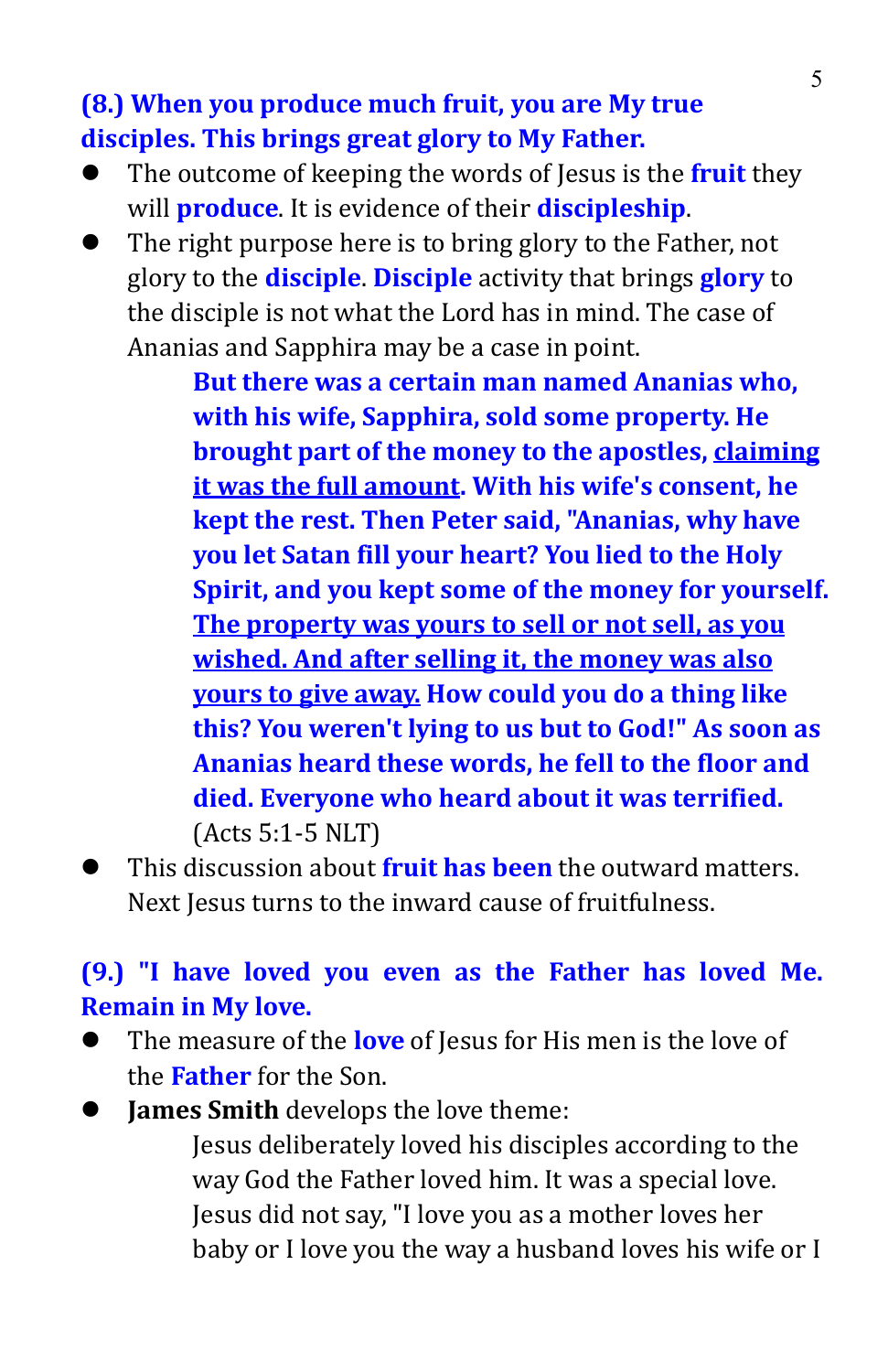love you the way the soldier loves his buddy or even I love you the way an addict loves his dope." The only way he could characterize his love for the disciples was to reference the love of the Father for the Son. The love of the Father for the Son had no beginning and will have no end. It is a love that is measureless and unchanging. We know that Jesus loved his disciples by teaching them, protecting them, guiding them, sacrificially serving them, and using his power and authority to do good on their behalf.

# **(10.) When you obey My commandments, you remain in My love, just as I obey My Father's commandments and remain in His love.**

 Obedience to Jesus is tightly connected with **love**. This is not unconditional **love**, it is **love** based on a very specific condition.



We demonstrate our love for Jesus by our obedience to Jesus.

### **(11.) I have told you these things so that you will be filled with My joy. Yes, your joy will overflow!**

- While the events would quickly lead to conflict and the death for Jesus, yet He was **joyful** and wanted His men to be the same way.
- **James Smith** describes a half-way believer's lack of joy: No person is more miserable than the Christian who for a time falters in his obedience. He does not love sin enough to enjoy its pleasures, and does not love Christ enough to delight in holiness. He perceives that his rebellion is evil, but obedience seems too difficult. He does not feel at home any longer in the world, but feels uncomfortable singing the songs of Zion. He is a person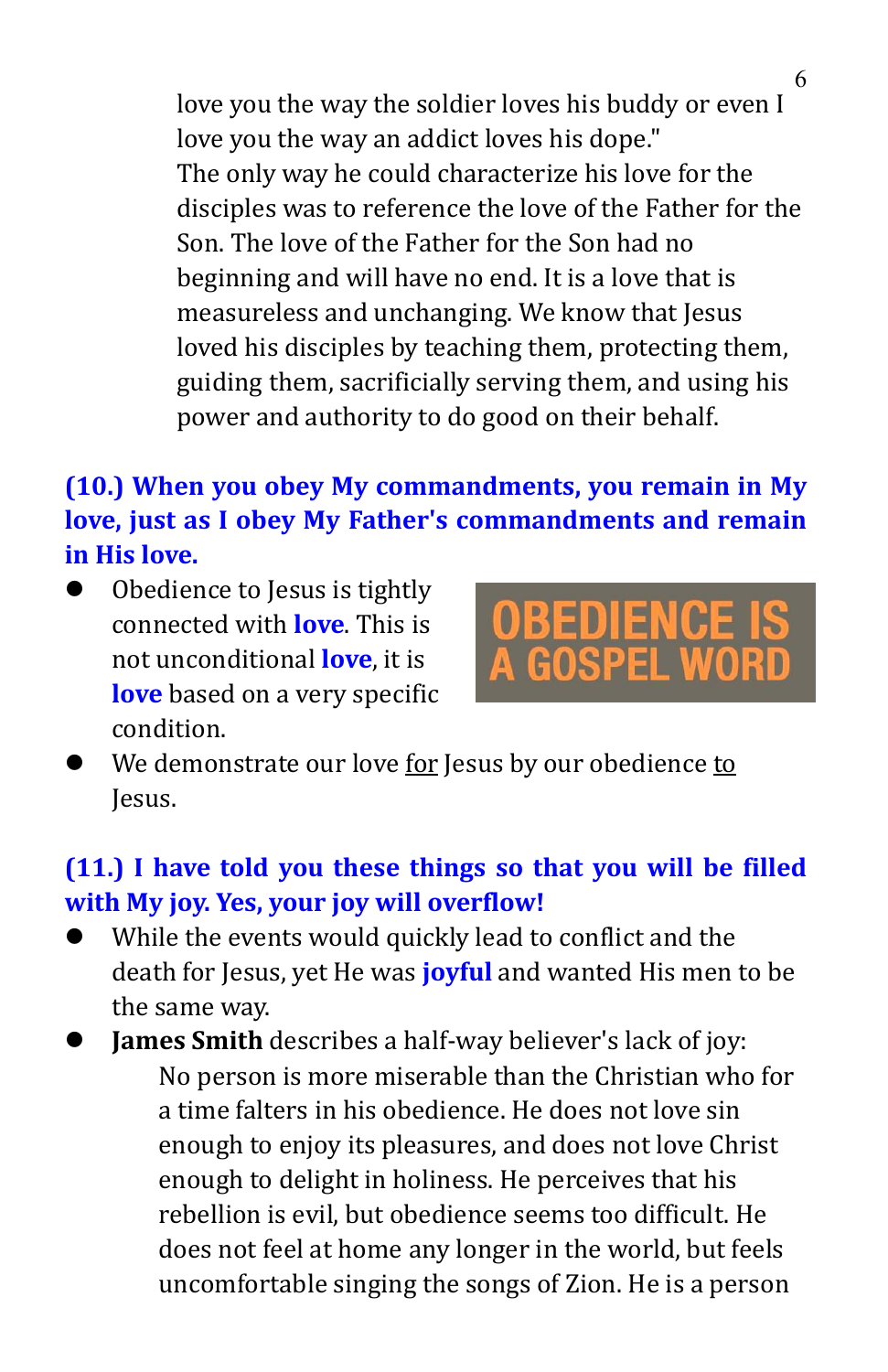most to be pitied; and he cannot forever remain ambivalent toward the things of God.

# **A NEW STANDARD OF LOVE NEVER BEFORE POSSIBLE (12.) This is My commandment: Love each other in the same way I have loved you.**

 Jesus had something that He wanted from His men: that they **love** each other just as He had **loved** them. The Old Testament had required **love.**

> **"Do not seek revenge or bear a grudge against a fellow Israelite, but love your neighbor as yourself. I am the LORD.** (Leviticus 19:18 NLT)

In verse 12, Jesus is using His own example of**love** for His men to use as their standard. The same tender affection, willingness to endure trials, to practice self-denial, and, if need be, to lay down their lives for each other. John commented on this in his letter:

**We know what real love is because Jesus gave up His life for us. So we also ought to give up our lives for our brothers and sisters.** (1 John 3:16 NLT)

**(13.) There is no greater love than to lay down one's life for one's friends.**

 The highest form of **love** is that one person will **lay down his life for a friend**. And Jesuswas only a few hours away from doing that for His Eleven and the rest of the world.

#### **(14.) You are My friends if you do what I command.**

- **Friendship** with Jesus is conditional and requires obedience to His spoken word.
- **Friendship** with Jesus is far more than just not doing or saying certain things. It is carrying out His **commands**.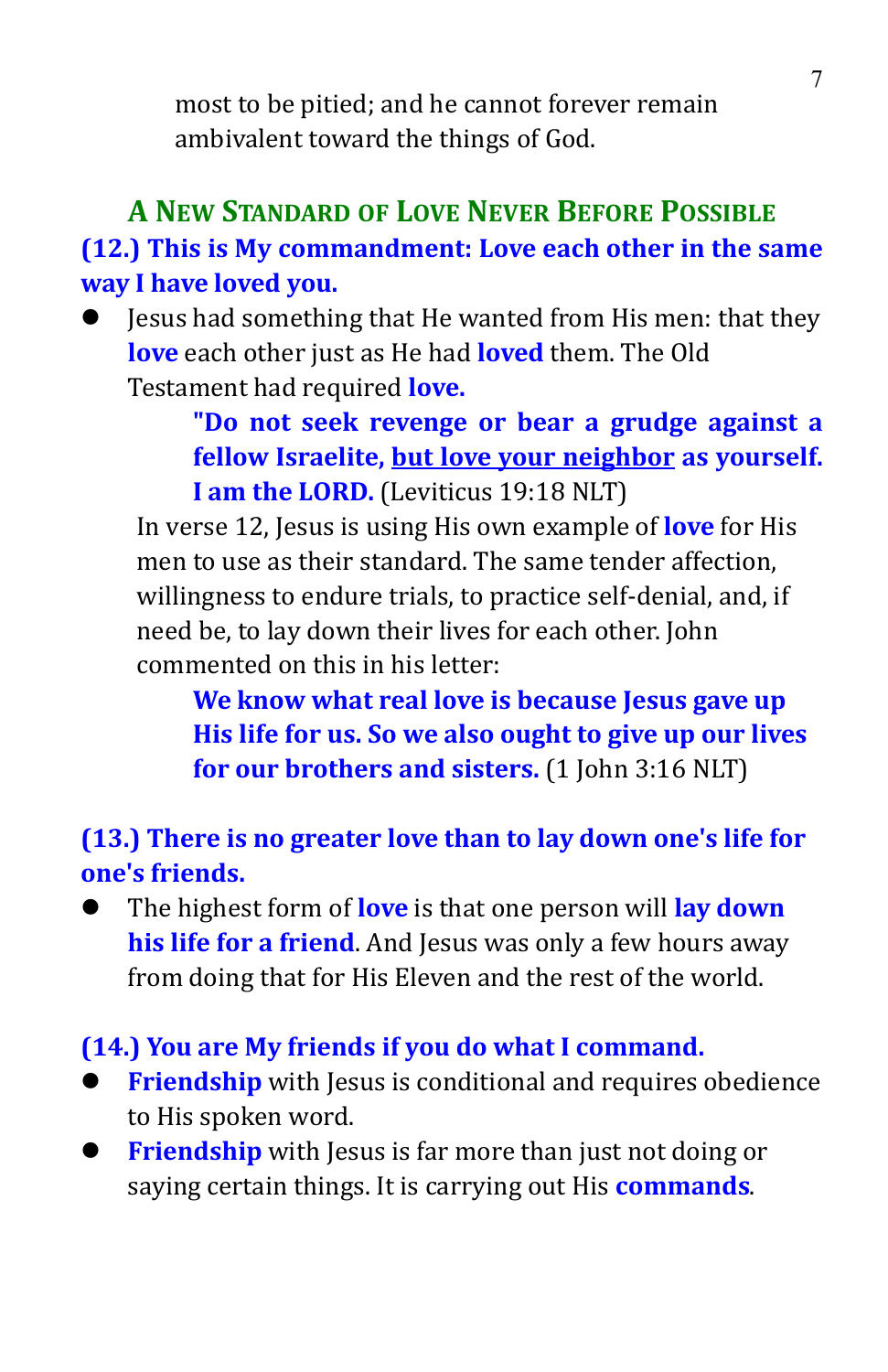# **(15.) I no longer call you slaves, because a master doesn't confide in His slaves. Now you are My friends, since I have told you everything the Father told Me.**

 Jesus was elevating His chosen men to the role of **friends**. This was a promotion from the Rabbi/disciple relationship. He shared whatever the **Father** had revealed to Him. The communication was transparent.

# **(16.) You didn't choose Me. I chose you. I appointed you to go and produce lasting fruit, so that the Father will give you whatever you ask for, using My name.**

 Normally, a disciple chose his rabbi, but not in this case. Jesus had **picked** these men from the crowds. Several had been disciples of John the Baptist. In exchange for **producing lasting fruit**, Jesus offered answered prayer in response. They were to pray using the **Name** of Jesus.

# **(17.) This is My command: Love each other.**

- Bearing fruit is connected with **loving** each other.
- **James Smith** observes that these men must not disband or turn against each other or act in competition with one another.

# **BELIEVERS AND THE WORLD**

# **(18.) "If the world hates you, remember that it hated Me first.**

 They should expect hatred from the man in the street. They will get the same treatment that Jesus received. This opposition is recorded in the Book of Acts. Arrests, imprisonment, beatings were ahead for them. The world crucified Jesus and they will punish or kill His followers, too.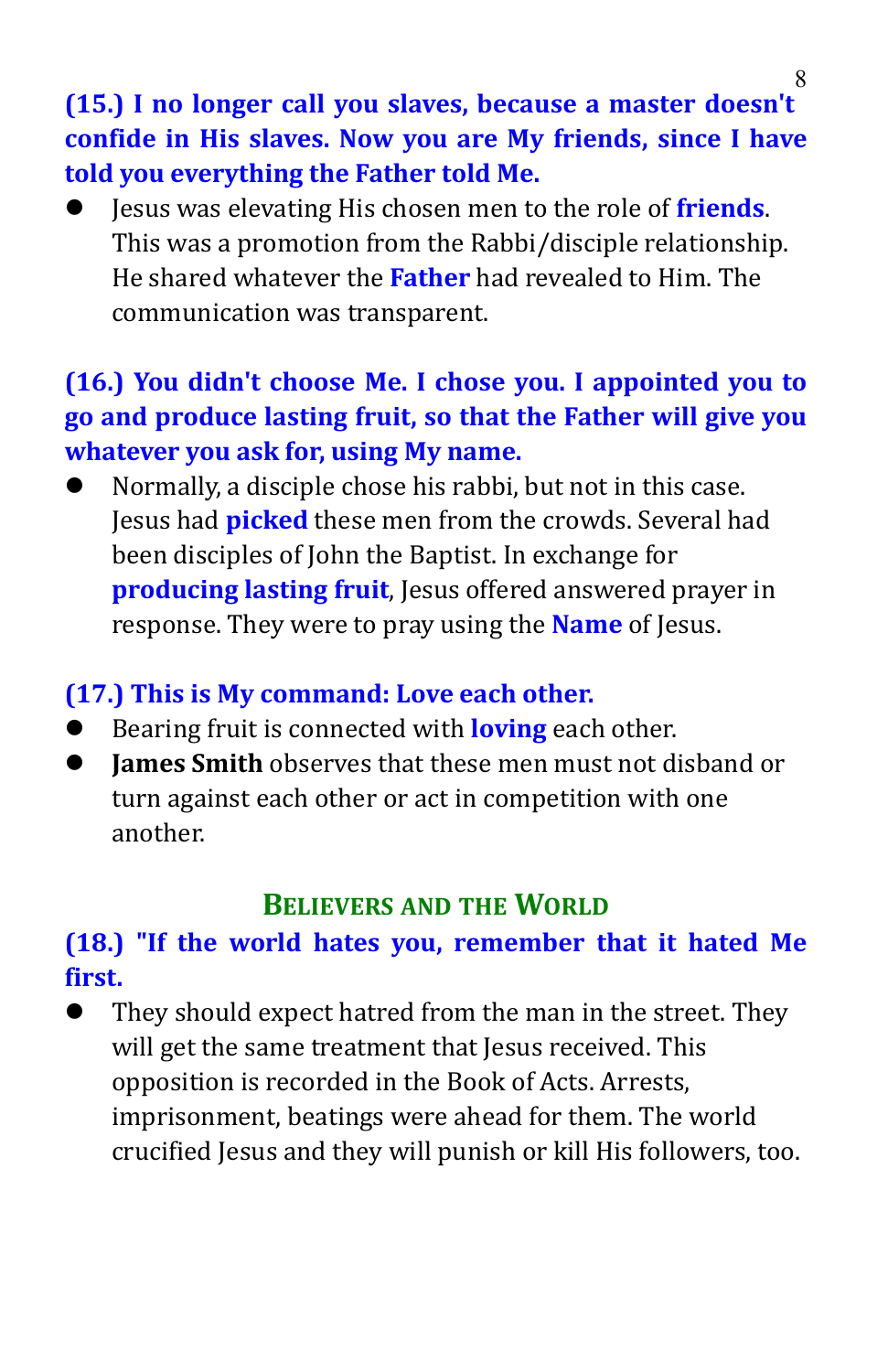**(19.) The world would love you as one of its own if you belonged to it, but you are no longer part of the world. I chose you to come out of the world, so it hates you.**

- Most of them died at the hands of men who **hated** them.
- When Jesus confronted Saul on the road to Damascus, His question was, "Saul, Saul, why do you persecute me?" Saul had been persecuting believers.

# **(20.) Do you remember what I told you? 'A slave is not greater than the master.' Since they persecuted Me, naturally they** will persecute you. And if they had listened to **Me, they would listen to you.**

 As representatives of Jesus, they can expect the same kind of treatment that He received. Most would **persecute** them and a few will accept their **words**.

# **(21.) They will do all this to you because of Me, for they have rejected the one who sent Me.**

 $\bullet$  Persecutors may be in a religious movement and be very zealous, but they don't know the God of Heaven. This is illustrated by the Jewish Sanhedrin.

# **(22.) They would not be guilty if I had not come and spoken to them. But now they have no excuse for their sin.**

 Knowing what God has said creates a responsibility to obey it.

#### **(23.) Anyone who hates Me also hates My Father.**

 People cannot **hate** Jesus and love the **Father.** It's both or neither.

# **Paul Butler** writes:

But Jesus had broken no law, injured no one, hated no one. To the contrary He sought only to do good to friend and enemy alike. What cause or reason had anyone for hating Jesus?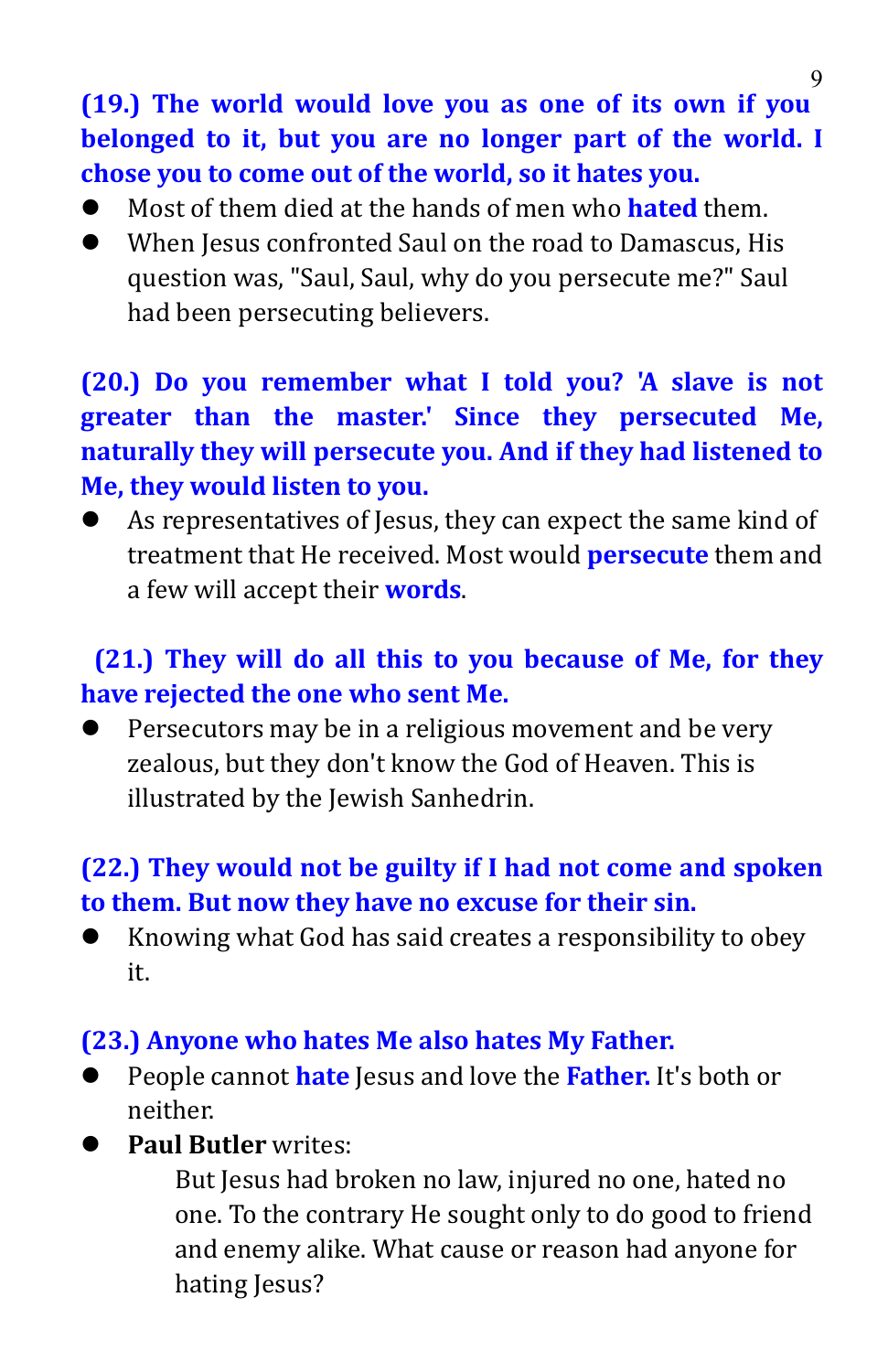**(24. ) If I hadn't done such miraculous signs among them that no one else could do, they would not be guilty. But as it is, they have seen everything I did, yet they still hate Me and My Father.**

**Paul Butler** pictures the importance of these words:

In verses 22 through 25 are some of the most solemn words to ever fall from the lips of the Saviour of men. He plainly declares that by both His teachings and His miraculous works He demonstrated enough proof of His Sonship, Messiahship that men who reject Him have absolutely no excuse.

In comparison with the sin of not listening to His words, and being taught by His works, all other sins dwindle into nothing. Jesus does not mean to say that these men would have been clear of all sin.

The Iew was condemned by the Law; the Gentile committed sins against his conscience (cf. Rom. 1 and 2). But as *black* as these sins are, they are *white* compared with the blackness of the sin of rejecting the revelation of God in His Son, Jesus Christ.

The rejection of the Messiah was the crowning act of rebellion by the Jews against God which brought down the vengeance of God and caused them to become a "byword among the nations."

### **(25.) This fulfills what is written in their Scriptures: 'They hated Me without cause.'** [Psalm 35:19]

 Jesus says the Psalm finds **fulfillment** in Him. Oddly, the self-styled custodians of the Law are those who are acting as the enemies and **hating** the Messiah who was prophesied. This opposition to Jesus and His followers stemmed from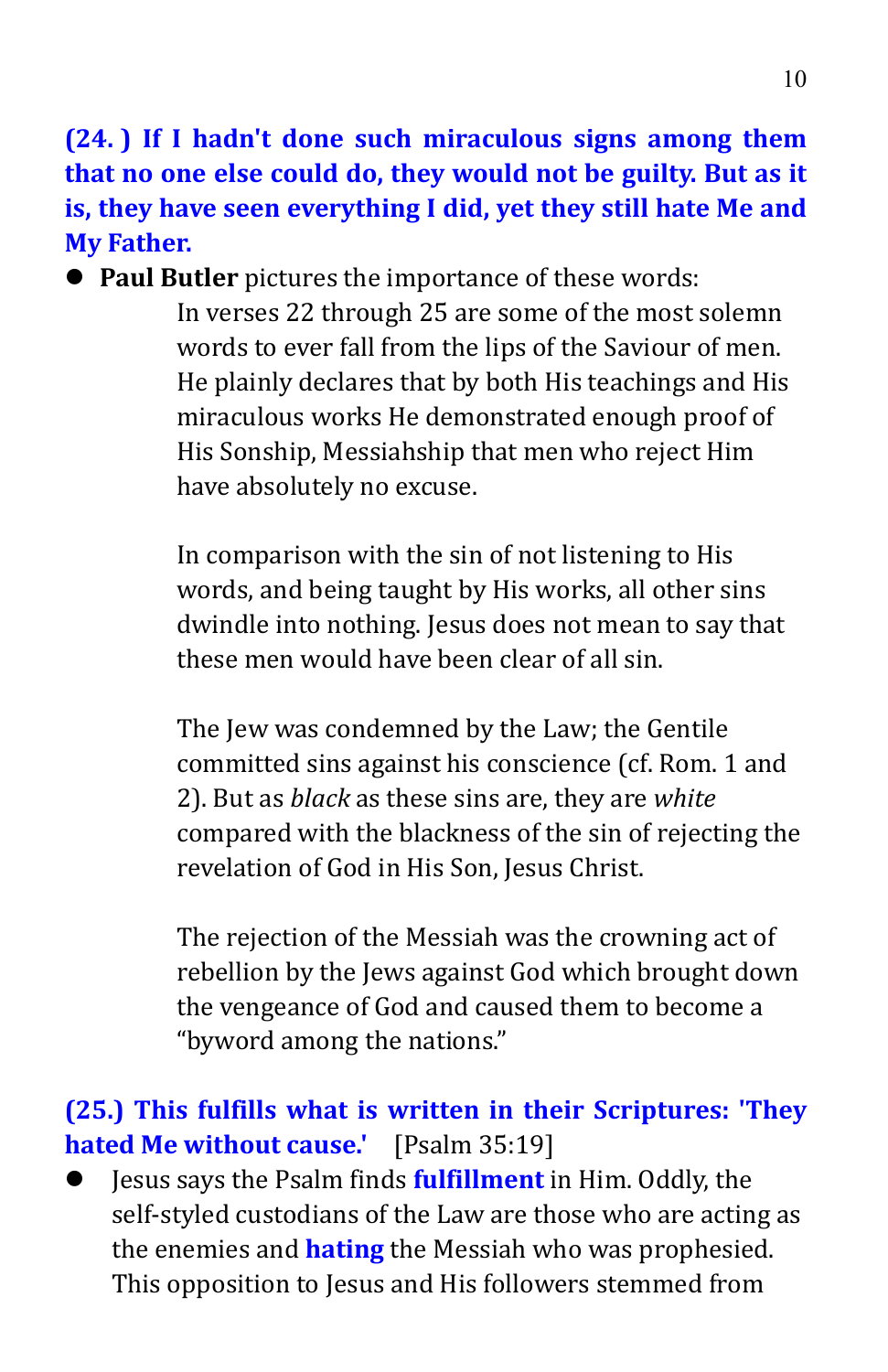**hatred**, not ignorance. Jesus has *overwhelmed* them with evidence of who He is. **Hatred** cannot be overcome with evidence that the **hater** is wrong.

# **(26.) "But I will send you the Advocate -- the Spirit of truth. He will come to you from the Father and will testify all about Me.**

**•** Jesus had promised the **Spirit** earlier.

**And I will ask the Father, and He will give you another Advocate, who will never leave you.** (John 14:16 NLT)

These men will be the representatives of Jesus and be supported by the **Spirit of truth** who will also **testify** on behalf of Jesus. Being the **Spirit of truth** means that what they speak by the **Spirit** will be correct.

 **The Spirit** is also one with the **Father**. No conflict or competition here.

### **(27.) And you mustalso testify about Me because you have been with Me from the beginning of My ministry.**

- These men are being equipped to **bear witness** of Jesus as the Lord, reinforced by the Spirit of truth.
- They have been with Jesus from **the beginning** of His **ministry**. This is a requirement to be an apostle and is restated by Peter when a replacement for Judas was being picked. Acts 1:

**"So now we must choose a replacement for Judas from among the men who were with us the entire time we were traveling with the Lord Jesus-- from the time He was baptized by John until the day He was taken from us. Whoever is chosen will join us as a witness of Jesus' resurrection."** (Acts 1:21-22 NLT)